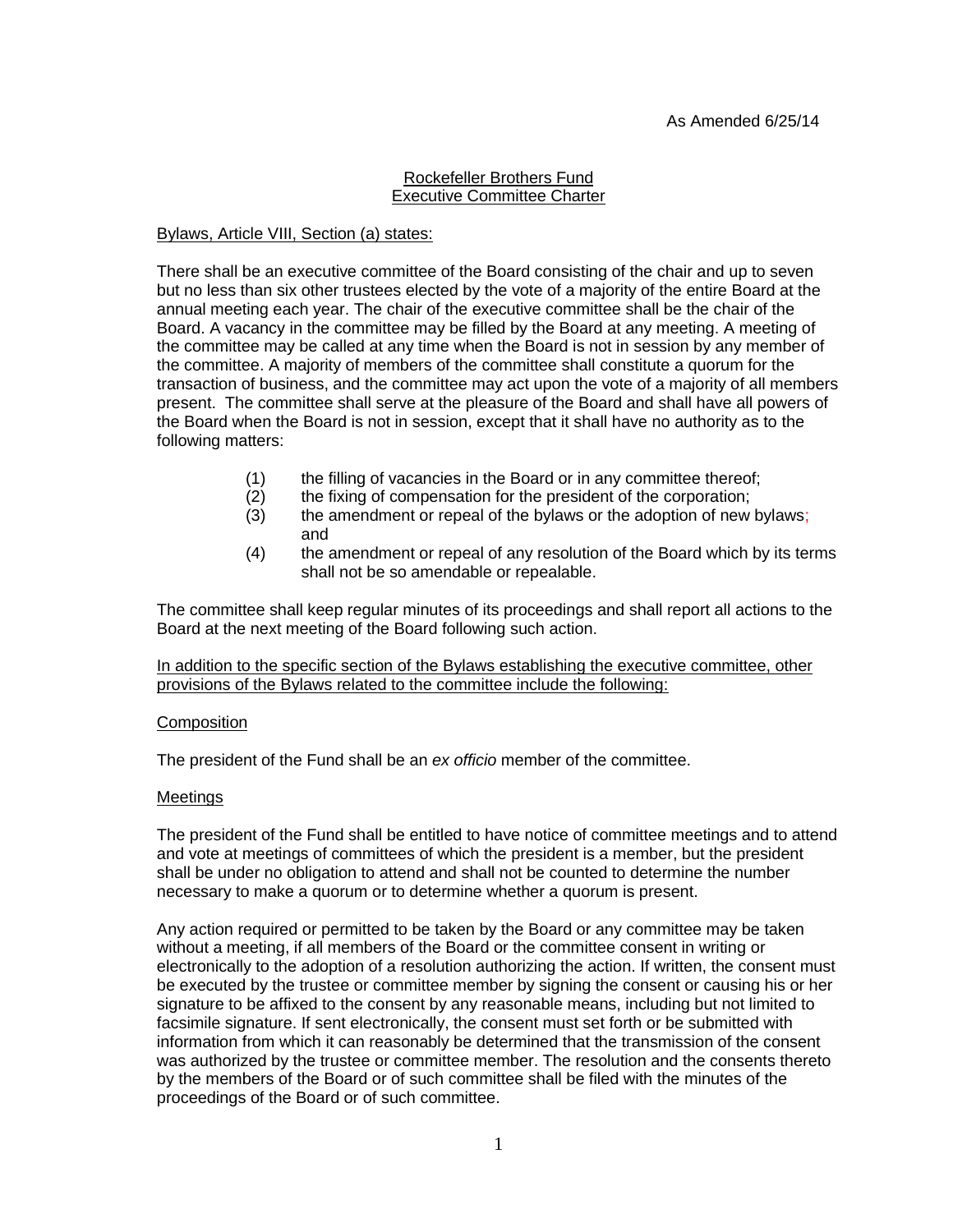Any one or more members of the Board or of a committee may participate in a meeting of the Board or the committee by means of a conference telephone, videoconference, or similar communications equipment as long as all persons participating in the meeting can hear each other at the same time. Participation by such means shall constitute presence in person at the meeting.

In addition to the requirements of the Bylaws, this charter sets forth the following additional provisions that guide the committee.

### Purpose

The executive committee is charged by the Board of the Fund with responsibility for reviewing the Fund's governance policies and procedures, budget and spending policy, and other matters as referred by the Board, such as general management, legal, and personnel policies, as the Board may from time to time determine.

# **Organization**

### Meetings

a. The committee will meet at least twice in each year, one of which meetings will be during the fourth quarter of the year to review and make recommendations to the Board concerning the budget.

### **Responsibilities**

- a. Possess and exercise the authority of the Board in the management of the business of the Fund between meetings of the Board, except the committee shall not have authority to perform any function of the audit committee.
- b. Review and make recommendations to the Board with respect to the Fund's governance policies, procedures, and basic governance documents, such as the bylaws and committee charters.
- c. Review budget and spending policy as proposed by the president and the vice president for finance and operations. In fulfilling this responsibility, the committee shall: review reports on the Fund's financial position; review and make recommendations to the Board with regard to annual spending level and budget; and review other matters that may materially affect the Fund's financial position.
- d. Review staff compensation and benefits policy as recommended by the compensation committee.
- e. Working with the compensation committee and with the Board chair, review in executive session the performance of the president, and in light of that performance review, make a recommendation to the Board regarding the compensation for the president.
- f. Review general management, legal, and personnel matters. In fulfilling this responsibility, the committee may: review legislative, regulatory and legal matters that may affect the Fund; review current or pending litigation involving the Fund; and review other matters that may materially affect the Fund's operations.
- g. Periodically review and assess the adequacy of this charter.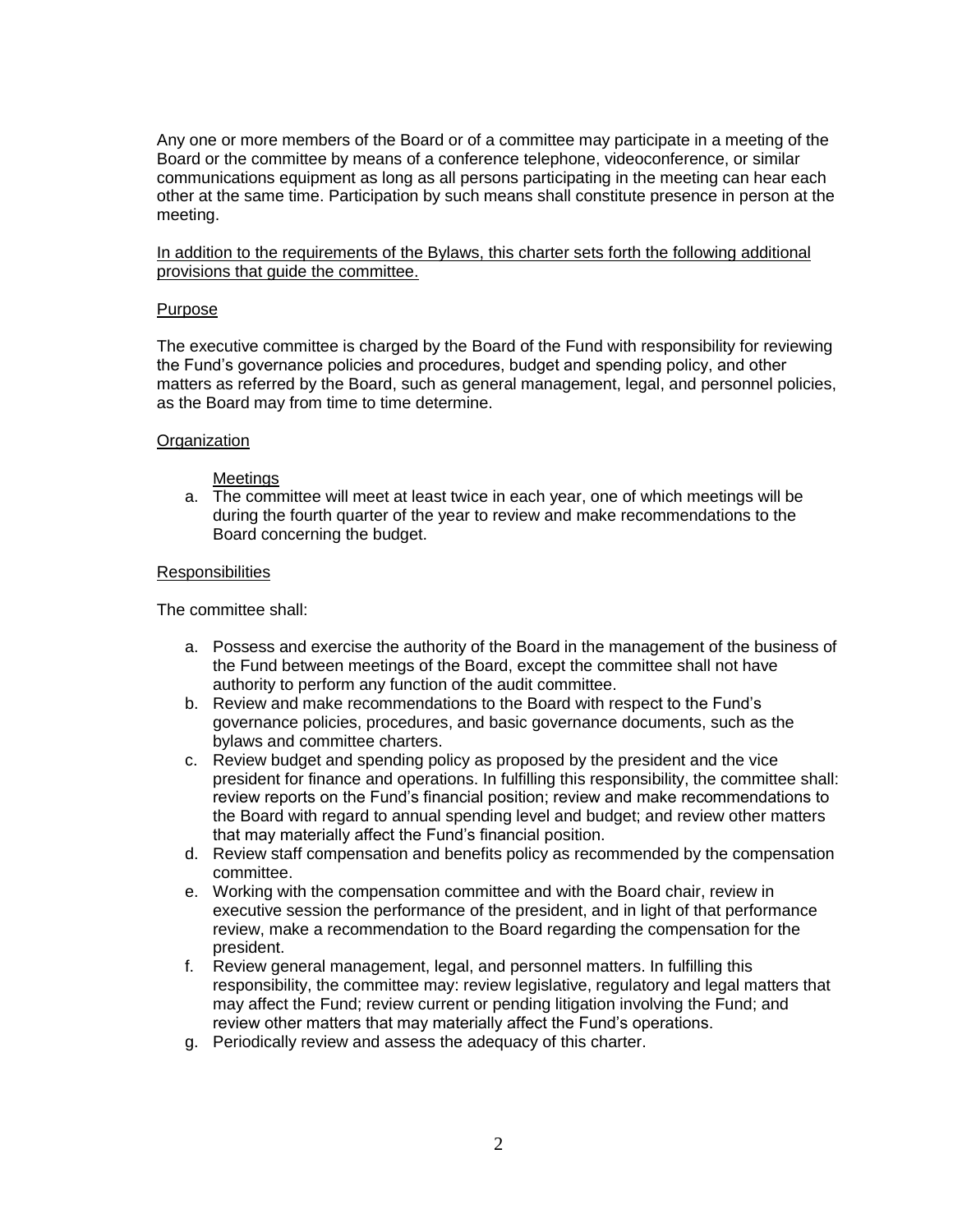### Rockefeller Brothers Fund Compensation Committee Charter

### Bylaws Article VIII, Section (b) states:

There shall be a compensation committee consisting of not less than three nor more than five trustees elected by the Board at the annual meeting each year. Members of the committee shall serve at the pleasure of the Board.The chair of the committee shall be elected by the Board.A vacancy in the committee may be filled by the Board at any meeting.

The committee shall recommend to the Board the compensation for the president of the corporation. The president shall not be present at or otherwise participate in any committee or board deliberation or vote concerning his or her compensation. The committee shall review management's recommendations regarding the overall compensation budget for all employees and other matters of compensation policy.

In addition to the specific section of the Bylaws establishing the compensation committee. other provisions of the Bylaws related to the committee include the following:

### **Composition**

The chair of the Board shall be an *ex officio* member of the committee.

The president shall be a member ex officio of all committees, except the audit and compensation committees.

# Meetings

The chair of the Board shall be entitled to have notice of committee meetings and to attend and vote at such meetings, provided that, with the exception of the executive committee, the chair shall be under no obligation to attend and shall not be counted to determine the number necessary to make a quorum or to determine whether a quorum is present.

Any action required or permitted to be taken by the Board or any committee may be taken without a meeting, if all members of the Board or the committee consent in writing or electronically to the adoption of a resolution authorizing the action. If written, the consent must be executed by the trustee or committee member by signing the consent or causing his or her signature to be affixed to the consent by any reasonable means, including but not limited to facsimile signature. If sent electronically, the consent must set forth or be submitted with information from which it can reasonably be determined that the transmission of the consent was authorized by the trustee or committee member.The resolution and the consents thereto by the members of the Board or of such committee shall be filed with the minutes of the proceedings of the Board or of such committee.

Any one or more members of the Board or of a committee may participate in a meeting of the Board or the committee by means of a conference telephone, videoconference, or similar communications equipment as long as all persons participating in the meeting can hear each other at the same time. Participation by such means shall constitute presence in person at the meeting.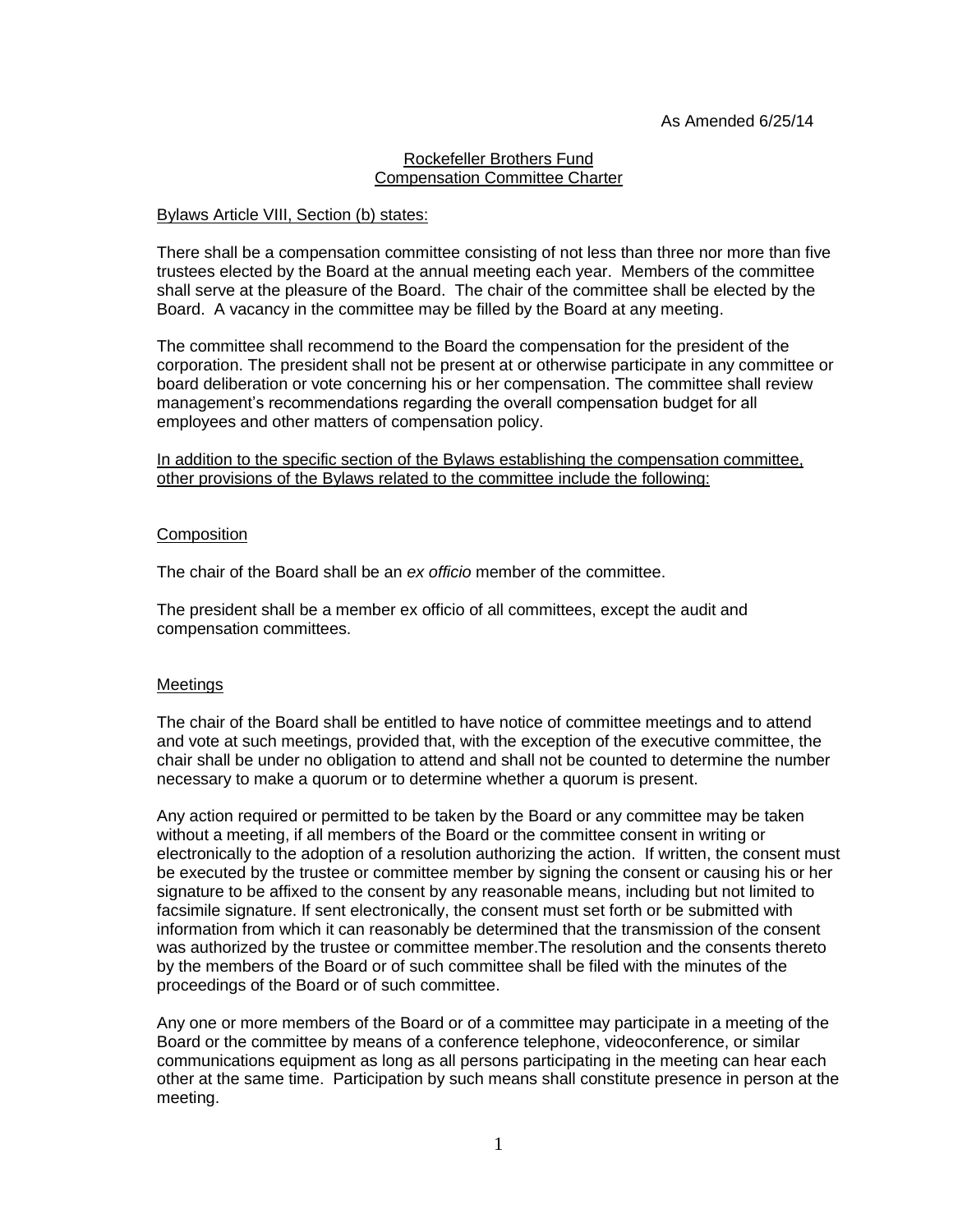Unless otherwise specified by the bylaws, a majority of the members of each committee shall constitute a quorum for the transaction of business and an act of the majority of members present at the meeting shall be an act of the committee.

In addition to requirements of the Bylaws, this charter sets forth the following additional provisions that guide the committee:

# Purpose

The compensation committee is charged by the Board of the Fund with responsibility of advising the executive committee and the Board on the compensation and benefit policy for the president of the corporation. The committee shall assist the chair of the Fund and the executive committee in conducting the performance review of the president of the corporation. The committee shall review management's recommendations regarding staff compensation and benefits and the overall compensation budget for all employees and other matters of compensation policy.

# **Organization**

# Meetings

- 1. The committee shall meet annually to review and make recommendations to the Executive Committee and the Board concerning compensation and benefits. In addition, the committee shall meet as circumstances require.
- 2. The president of the corporation shall be invited to those portions of the committee meetings which do not involve the president's performance review, compensation, and benefits.

# **Responsibilities**

- 1. Regarding all committee matters, respect the confidential nature of the committee's deliberations.
- 2. Retain outside advisors and consultants and utilize additional resources as it deems necessary to fulfill its responsibilities.
- 3. Review and make recommendations to the executive committee and the Board regarding the compensation and benefits for the president of the corporation.
- 4. Review staff compensation and benefits policy as proposed by the president. In fulfilling this responsibility, the committee shall: review and make recommendations to the executive committee and the Board on compensation policy for members of the staff, including recommendations as to the establishment of an annual salary pool for staff; and adopt or recommend employee benefit plans. In making compensation recommendations, the committee shall obtain such information regarding compensation ranges (for both basic salary and benefits) for individuals in similar positions as it deems appropriate, and shall ensure that documentation is kept of the basis of all compensation recommendations.
- 5. Regularly review and assess the adequacy of this charter.
- 6. Maintain minutes of committee meetings and make periodic reports to the Board, with the understanding that some deliberations of the committee must be treated as confidential.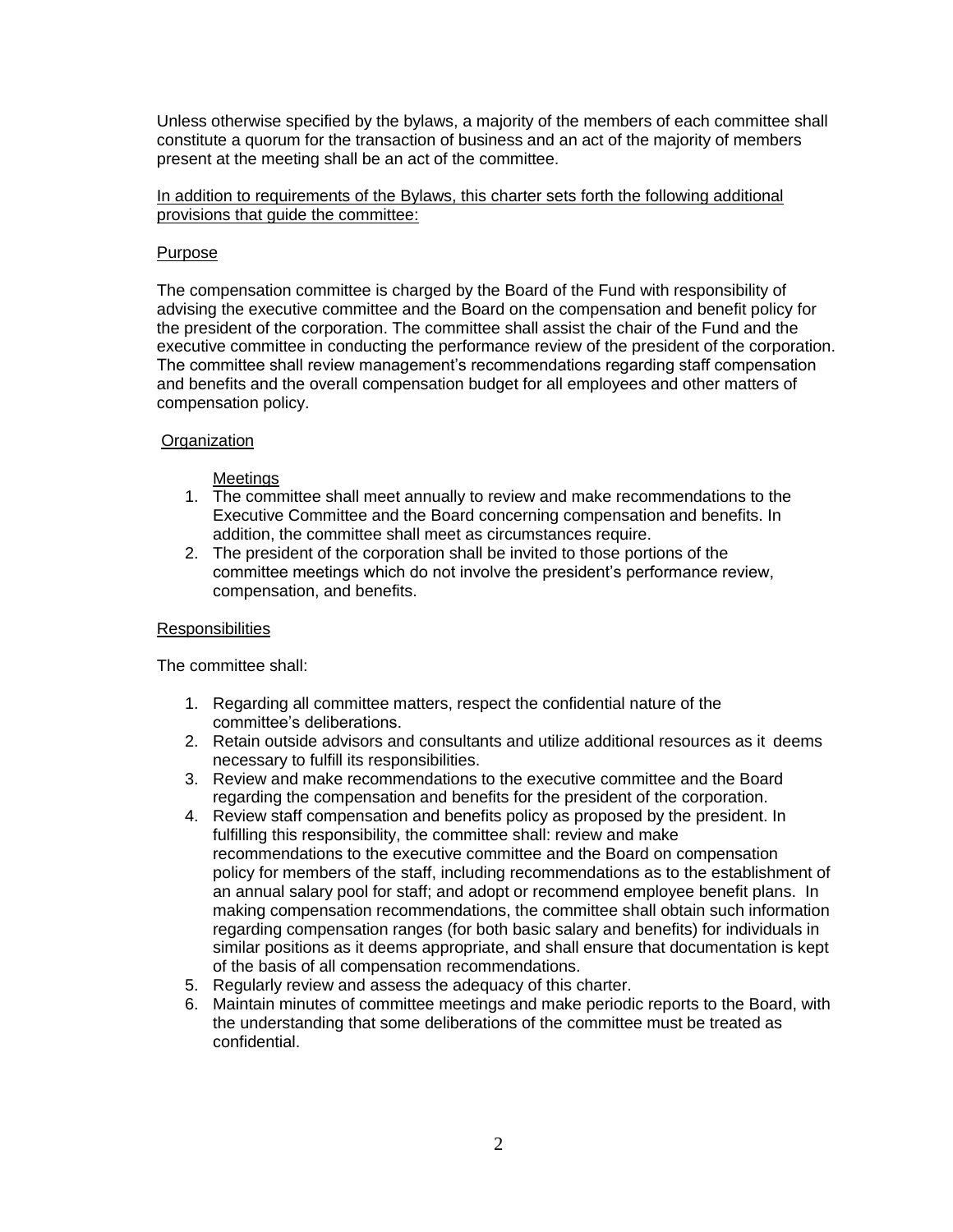### Rockefeller Brothers Fund Investment Committee Charter

### Bylaws, Article VIII, Section (c) states:

There shall be an investment committee consisting of not less than four nor more than nine persons, at least two of whom shall be trustees. Members of the committee shall be elected by the Board at the annual meeting each year and shall serve at the pleasure of the Board. The chair of the committee, who shall be a trustee, shall be elected by the Board. A vacancy in the committee may be filled by the Board at any meeting.

The committee shall formulate and propose investment policy to the Board and shall implement such policy as is approved by the Board. Pursuant to such policy, the committee shall establish investment guidelines and shall have the authority to exercise those powers relating to the investment management of the corporation's assets which are conferred upon the corporation by law and by its certificate of incorporation. In addition, the committee shall ovesee the investment assets of the Fund, and monitor the management of the Fund's assets for compliance with investment policies and guidelines and for meeting performance objectives over time. Between meetings of the committee, the chair of the committee and the president of the corporation, acting together, shall have the authority to exercise all such powers, subject to the investment policy set by the Board and investment guidelines established by the committee.

The committee shall keep regular minutes of its proceedings and shall report all actions to the Board at the next meeting of the Board following such action.

In addition to the specific section of the Bylaws establishing the investment committee, other provisions of the Bylaws related to the committee include the following:

### **Organization**

### Composition

The chair of the Board and the president of the Fund shall be *ex officio* members of the committee.

Members of committees who are not trustees or who are former trustees who have served for nine consecutive full one-year terms as committee members shall not be eligible for re-election without an interruption of at least one year, except that any former trustee who was a committee chair at the conclusion of the former trustee's term as trustee shall be eligible for re-election to the committee for two additional one-year terms beyond this limit.

### **Meetings**

The chair of the Board shall be entitled to have notice of committee meetings and to attend and vote at such meetings, provided that, with the exception of the executive committee, the chair shall be under no obligation to attend and shall not be counted to determine the number necessary to make a quorum or to determine whether a quorum is present.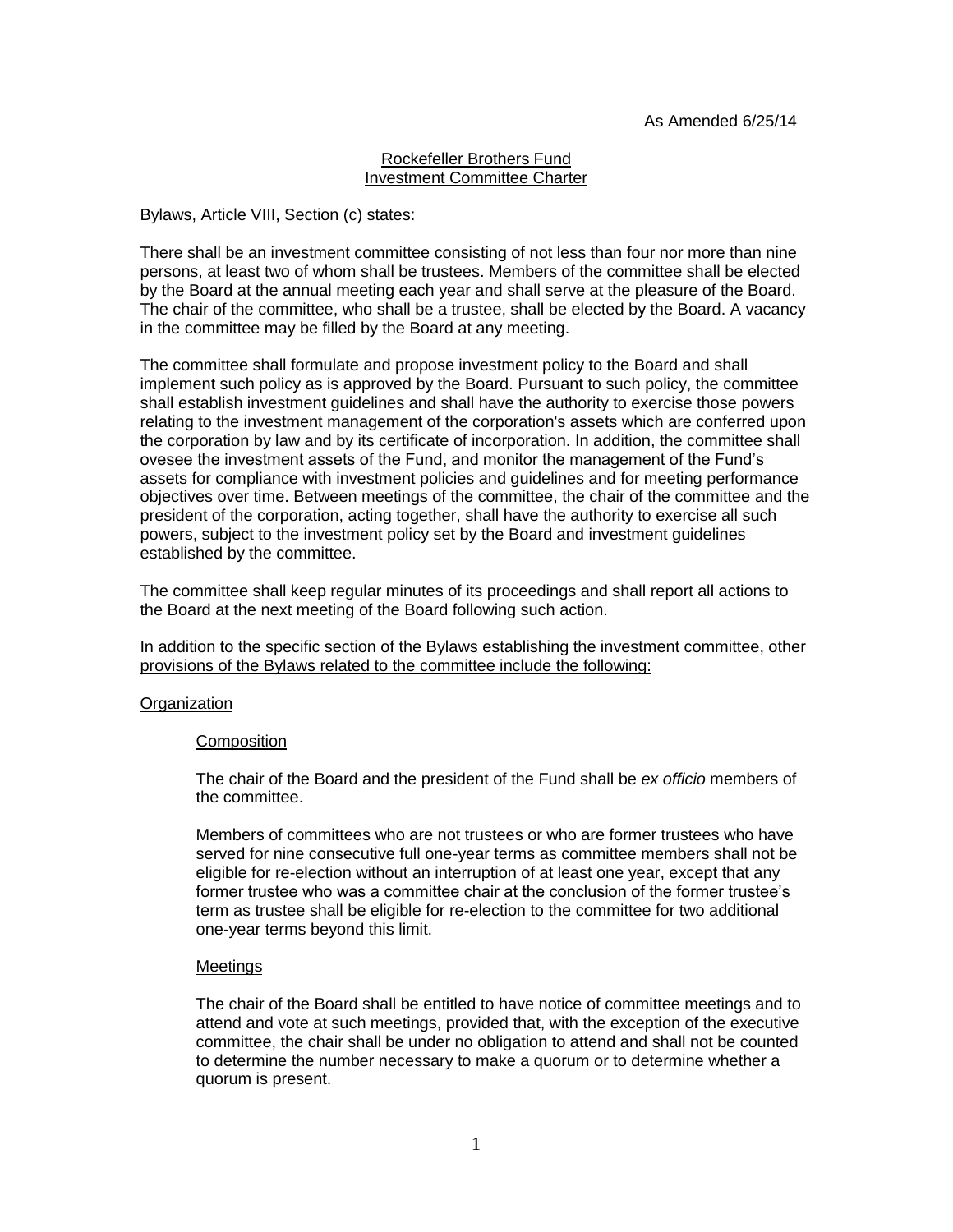The president of the Fund shall be entitled to have notice of committee meetings and to attend and vote at meetings of committees of which the president is a member, but the president shall be under no obligation to attend and shall not be counted to determine the number necessary to make a quorum or to determine whether a quorum is present.

Any action required or permitted to be taken by the Board or any committee may be taken without a meeting, if all members of the Board or the committee consent in writing or electronically to the adoption of a resolution authorizing the action. If written, the consent must be executed by the trustee or committee member by signing the consent or causing his or her signature to be affixed to the consent by any reasonable means, including but not limited to facsimile signature. If sent electronically, the consent must set forth or be submitted with information from which it can reasonably be determined that the transmission of the consent was authorized by the trustee or committee member.The resolution and the consents thereto by the members of the Board or of such committee shall be filed with the minutes of the proceedings of the Board or of such committee.

Any one or more members of the Board or of a committee may participate in a meeting of the Board or the committee by means of a conference telephone, videoconference, or similar communications equipment as long as all persons participating in the meeting can hear each other at the same time. Participation by such means shall constitute presence in person at the meeting.

Unless otherwise specified in the Bylaws, a majority of the members of each committee shall constitute a quorum for the transaction of business and an act of the majority of members present at the meeting shall be an act of the committee.

In addition to requirements of the Bylaws, this charter sets forth the following additional provisions that guide the committee.

### Purpose

The investment committee is charged by the Board of the Fund with responsibility of advising the Board on investment policy and implementing such policy.

### **Organization**

### Meetings

a. The committee shall meet at least three times a year.

### **Responsibilities**

- a. Formulate and propose to the Board investment policies, objectives and strategies for the Fund's investment assets, which may include asset allocation and manager selection.
- b. Establish investment guidelines reflecting portfolio objectives and risk constraints within a defined policy portfolio. Delegate its responsibilities, as outlined in the investment guidelines, to officers and employees of the Fund.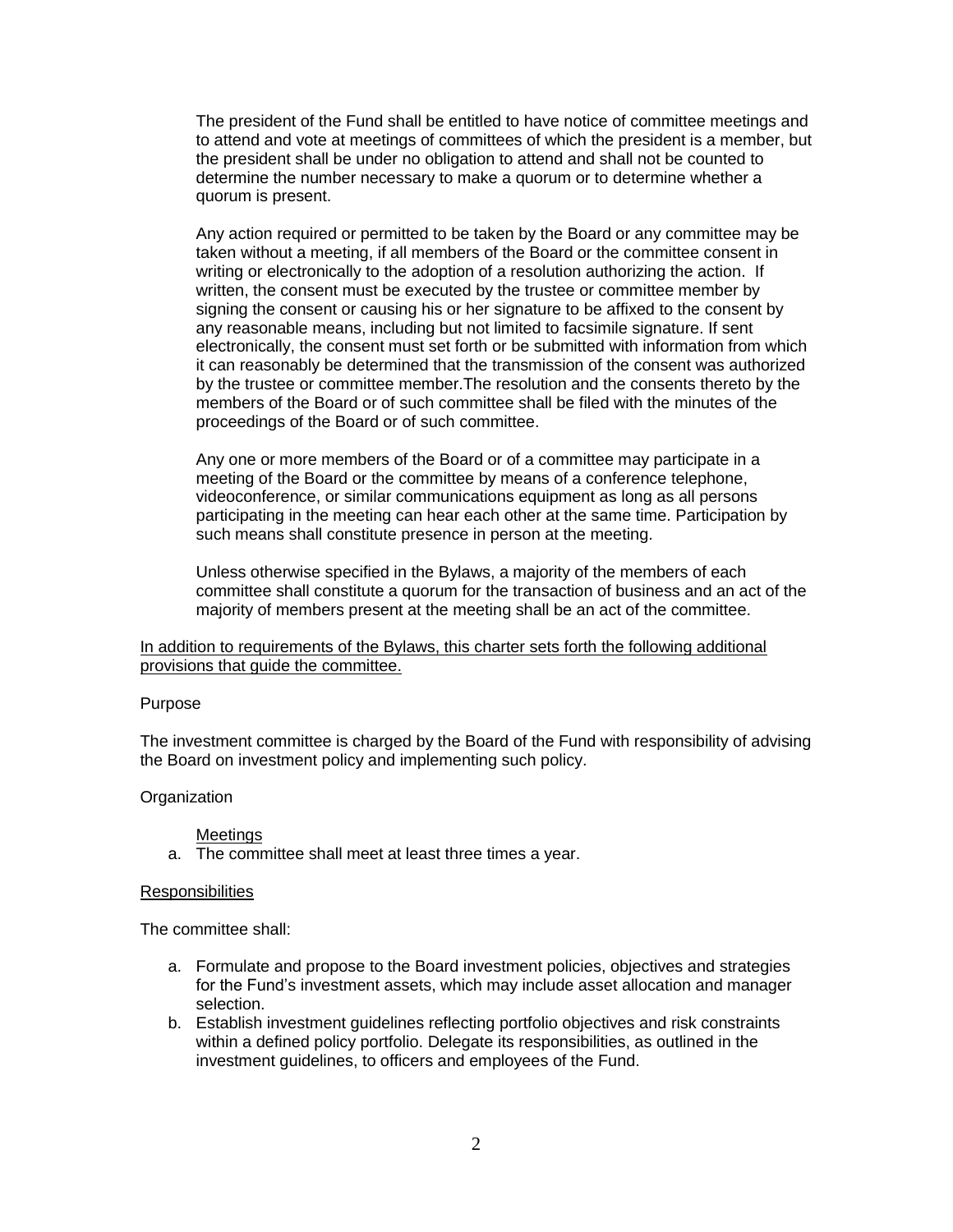- c. Review the performance of the outside chief investment office in the implementation and administration of the policies and procedures established by the committee and report to the president and the Board on this review.
- d. Evaluate investment performance of the portfolio. The evaluation will take into account compliance and investment policies as well as guidelines and risk levels.
- e. Periodically review and assess the adequacy of this charter.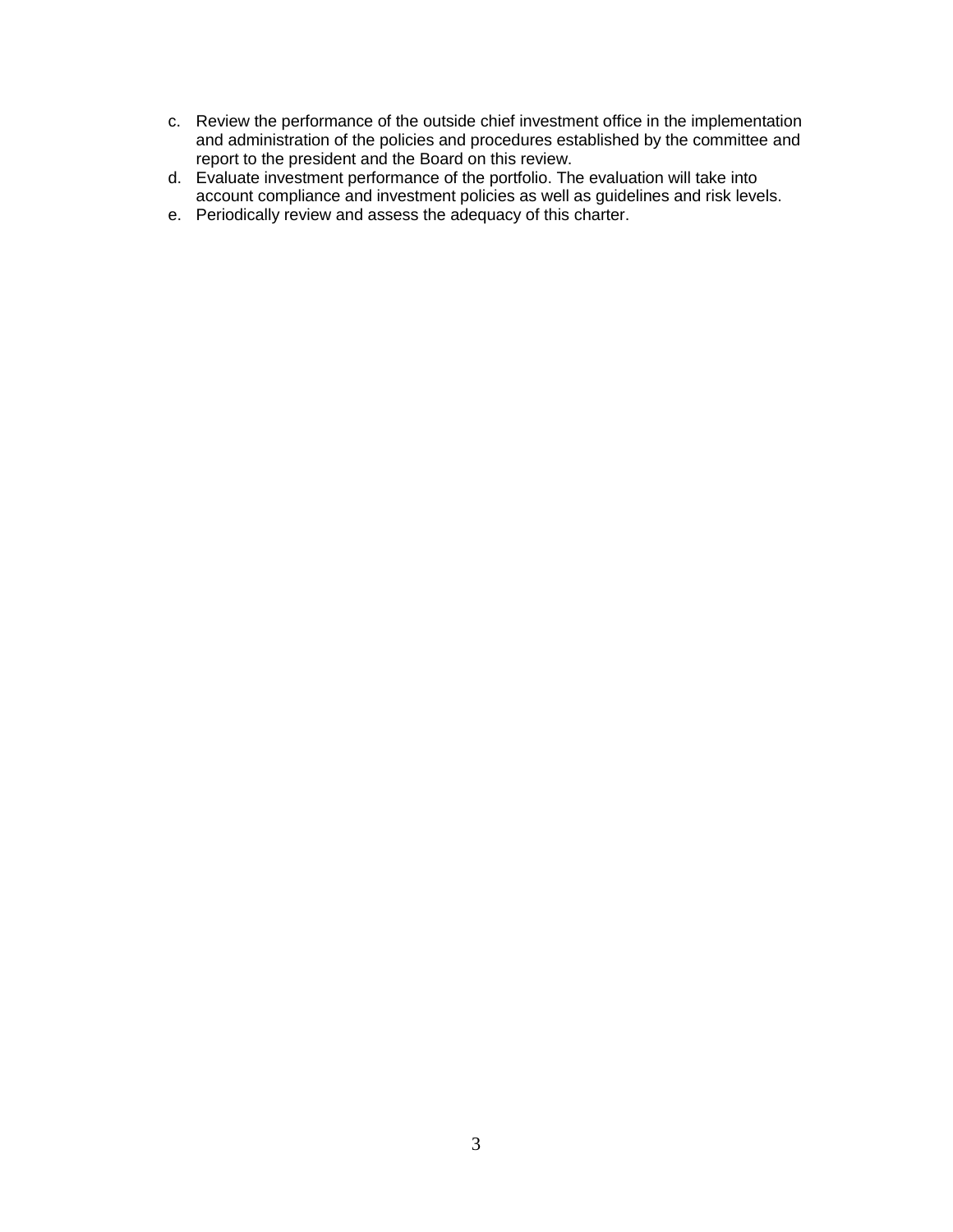# Rockefeller Brothers Fund Audit Committee Charter

## Bylaws, Article VIII, Section (d) states:

There shall be an audit committee consisting of not less than three nor more than five "independent" trustees as defined by the New York Not-for-Profit Corporation Law<sup>1</sup>. Members of the committee shall be elected by the Board at the annual meeting each year and shall serve at the pleasure of the Board. The chair of the committee shall be elected by the Board. A vacancy in the committee may be filled by the Board at any meeting.

The committee shall be responsible for making an annual selection of an independent auditor and communicating this selection to the Board, for reviewing with the independent auditor the scope and planning of the audit prior to commencement, for reviewing and discussing with the auditor any material risks and weaknesses in internal controls, management's restrictions on the scope of access, and adequacies of processes, for overseeing the accounting and financial reporting processes, supervising the audit, reviewing with the auditor the results of the audit, including the management letter, for considering annually the auditor's performance and independence, for overseeing the adoption, implementation, and compliance with the conflict of interest and whistleblower policies adopted by the Board, and for presenting the annual audited financial statements of the corporation, with appropriate comments thereon, and reporting on the committee's activities to the Board at the annual meeting of the corporation each year. The auditor shall serve at the pleasure of the committee. The committee shall also be responsible for conducting a periodic review of the compliance of the corporation with the provisions of the Internal Revenue Code of 1986 as amended. The committee shall report any findings of noncompliance to the executive committee without delay. The committee may hire one or more outside advisories and utilize additional resources as needed to fulfill its responsibilities.

In addition to the specific section of the Bylaws establishing the audit committee, other provisions of the Bylaws related to the committee include the following:

### Composition

 $\overline{a}$ 

The chair of the Board shall be an independent trustee and an *ex officio* member of the committee.

The president shall be a member ex officio of all committees, except the audit and compensation committees.

 $1$  The New York Non-Profit Revitalization Act of 2013 defines "independent trustee" as a trustee who (i) is not, and has not been within the last three years, an employee of the non-profit corporation or an affiliate thereof, and does not have a relative who is, or who has been within the last three years, a key employee of the non-profit corporation or an affiliate thereof; (ii) has not received, and does not have a relative who has received, in any of the last three fiscal years, more than \$10,000 in direct compensation from the non-profit corporation or an affiliate thereof (other than reimbursement for expenses reasonably incurred as a trustee or reasonable compensation for service as a trustee); and (iii) is not a current employee or or does not have a substantial financial interest in, and does not have a relative who is a current officer of or has a substantial financial interest in, any entity that has made payments (other than charitable contributions) to, or received payments (other than charitable contributions) from the non-profit corporation or an affiliate thereof, for property or services in an amount that exceeds the lesser of \$25,000 or 2% of such entity's consolidated gross revenue in any of the last three fiscal years.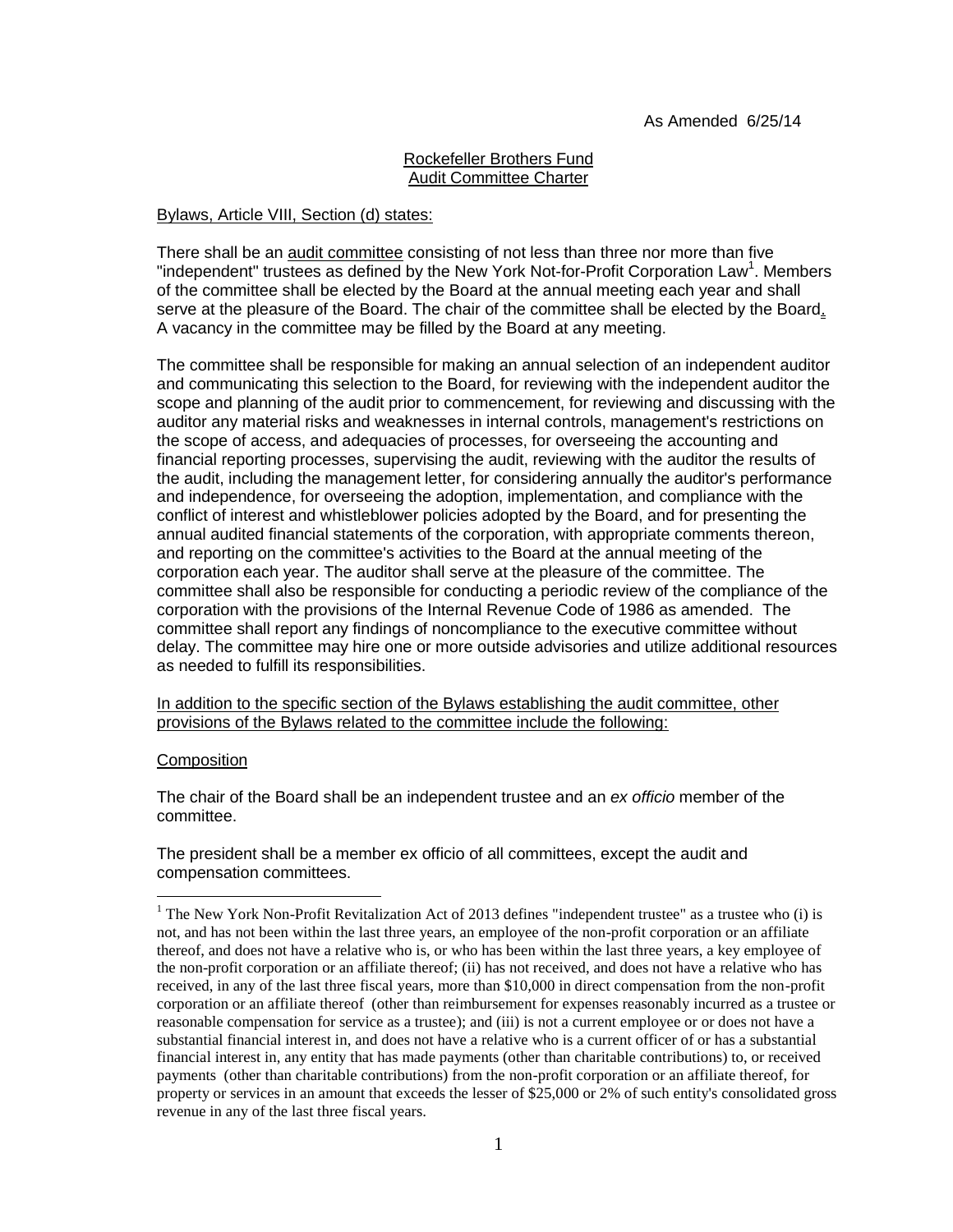## Meetings

The chair of the Board shall be entitled to have notice of committee meetings and to attend and vote at such meetings, provided that, with the exception of the executive committee, the chair shall be under no obligation to attend and shall not be counted to determine the number necessary to make a quorum or to determine whether a quorum is present.

Any action required or permitted to be taken by the Board or any committee may be taken without a meeting, if all members of the Board or the committee consent in writing or electronically to the adoption of a resolution authorizing the action. If written, the consent must be executed by the trustee or committee member by signing the consent or causing his or her signature to be affixed to the consent by any reasonable means, including but not limited to facsimile signature. If sent electronicly, the consent must set forth or be submitted with information from which it can reasonably be determined that the transmission of the consent was authorized by the trustee or committee member. The resolution and the consents thereto by the members of the Board or of such committee shall be filed with the minutes of the proceedings of the Board or of such committee.

Any one or more members of the Board or of a committee may participate in a meeting of the Board or the committee by means of a conference telephone, videoconference or similar communications equipment as long as all persons participating in the meeting can hear each other at the same time. Participation by such means shall constitute presence in person at the meeting.

Unless otherwise specified in the Bylaws, a majority of the members of each committee shall constitute a quorum for the transaction of business and an act of the majority of members present at the meeting shall be an act of the committee.

### In addition to the requirements of the Bylaws, this charter sets forth the following additional provisions that guide the committee:

### Purpose

The audit committee is charged by the Board of the Fund with responsibility for oversight of the quality and integrity of the Fund's financial reporting process, system of internal controls, and audit process and the Fund's process for monitoring compliance with laws and regulations.

### **Organization**

# **Composition**

- a. A trustee may not serve on the committee if he or she is a paid employee of the Fund. Additionally, no member of the committee may accept, either directly or indirectly, any consulting, advisory, or other compensatory fee from the Fund other than in his or her capacity as a member of the investment committee.
- b. At least one member shall have expertise or prior training in accounting or finance at a level appropriate to the complexity of the Fund's operations.

### Meetings

a. The committee shall meet at least twice a year. At least one of these meetings shall include meeting in executive session with the outside auditor.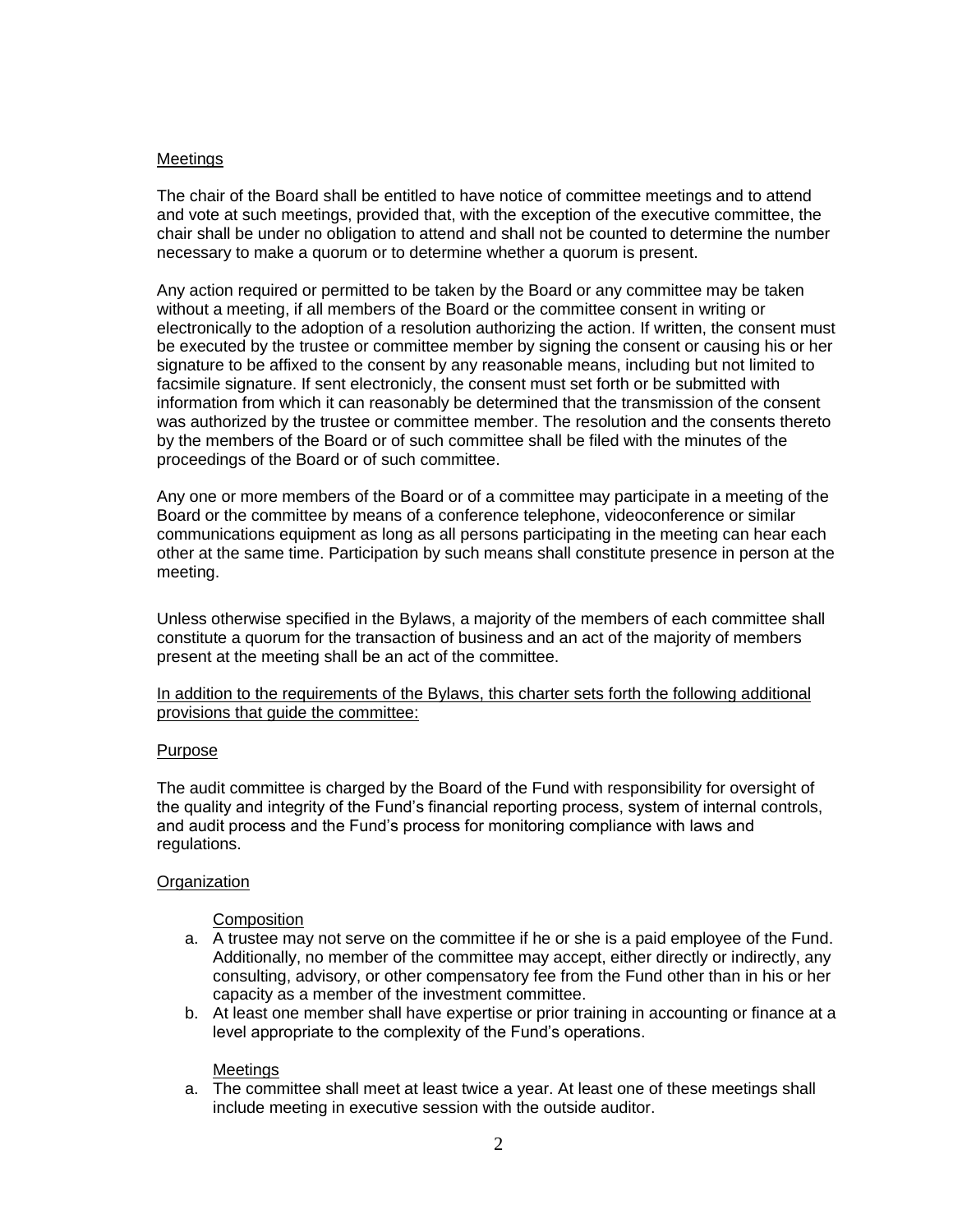### **Responsibilities**

While the fundamental responsibility for the accuracy of the Fund's financial statements rests with the Fund's management and its outside auditor, the committee shall:

- a. Oversee the quality and integrity of the Fund's system of accounting, auditing and reporting practices. In fulfilling this responsibility, the committee shall:
	- 1. Review the outside auditor's qualifications, independence and performance. The outside auditor shall report directly to the committee.
	- 2. Approve reasonable compensation for the outside auditor.
	- 3. Pre-approve all audit services and any non-audit services to be provided to the Fund by its outside auditor, with particular attention to whether the terms of any agreement to perform non-audit services would reduce the independence of the outside auditor. The committee may delegate to the chair of the committee the authority to grant pre-approval of such services in consultation with the Fund's chair, provided notice of such approval is then given to the entire committee at the next meeting.
	- 4. Following the completion of the annual audit: i. In preparation for the annual meeting of the Board, review the annual financial statements prepared by management. Review the outside auditor's report on these statements and any other written communications from the outside auditor; and ii. Review with the outside auditor any significant matters regarding reporting and audit problems or difficulties that have come to their attention during the conduct of the audit, management's response and the outside auditor's suggestions for improvement (including assisting, if needed, in the resolution of any disagreements between management and the outside auditor regarding financial reporting); and
	- 5. Confirm that the Fund's Form 990-PF has been reviewed and signed by the president, and filed in a timely manner.
	- 6. Confirm that no personal loans have been made by the Fund to any officer or trustee.
	- 7. Review policies and procedures with respect to officers' expense accounts, and direct the chair to review the president's expenses annually.
	- 8. Ensure that appropriate procedures are in place for the receipt, retention and treatment of complaints or concerns received by the Fund regarding accounting, internal accounting controls or auditing matters, including confidential, anonymous submissions from employees. Liaise with the executive committee as necessary regarding any such complaints or concerns.
	- 9. Ensure that the Fund's corporate secretary is monitoring compliance with the Fund's code of conduct and conflicts of interest policy, including the Fund's whistleblower policy. Receive disclosure of conflicts within the conflicts policy. Review the Fund's conflicts policy from time to time. At the request of the president or corporate secretary, review and resolve significant cases of employee or trustee conflict of interest, misconduct or fraud, and report to the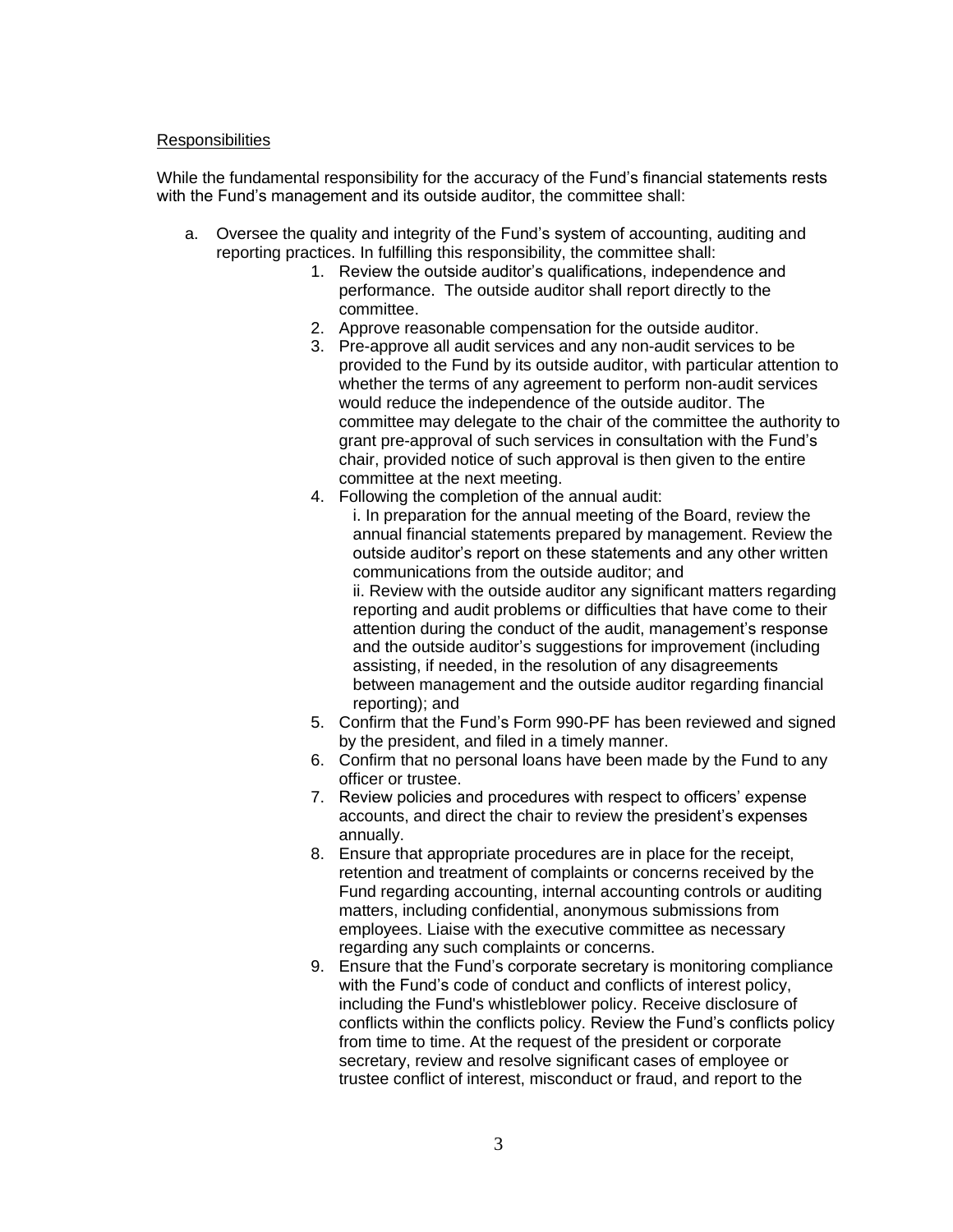Board regarding any such matters as necessary in the committee's discretion.

- b. Review the annual compliance memo prepared by management with the assistance of counsel before its circulation to the full Board. The committee may review with outside counsel as appropriate any legal and regulatory matters that may have a material impact on the Fund, including pending or threatened litigation and compliance issues.
- c. Periodically review and assess the adequacy of this charter.
- d. Attend to other matters as the Board may from time to time determine.
- e. Maintain minutes of committee meetings and report as appropriate in the committee's discretion, its actions to the Board at the next meeting of the Board following such action.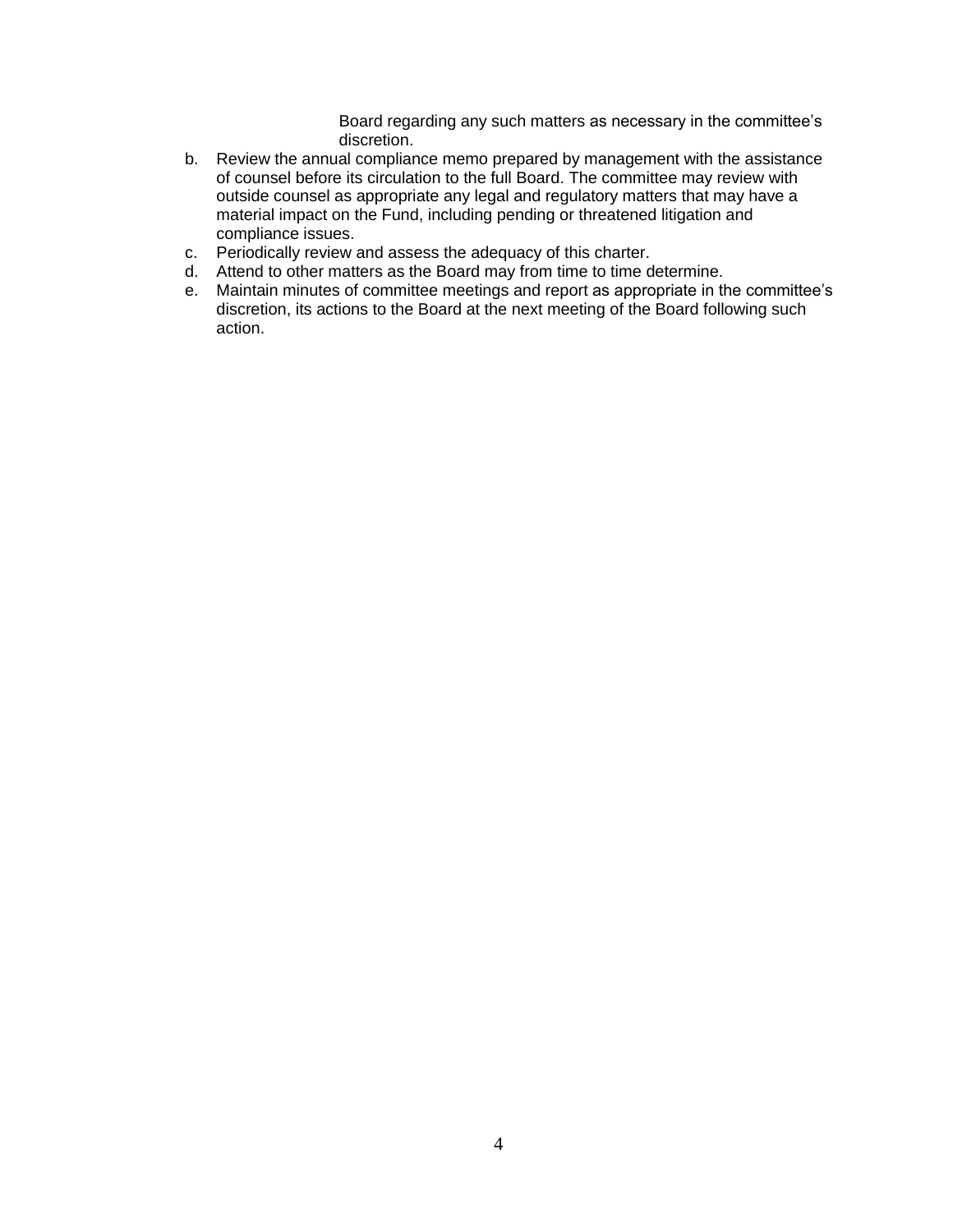# Rockefeller Brothers Fund Nominating Committee Charter

### The Bylaws, Article VIII, Section (e) states:

There shall be a nominating committee of the Board consisting of not less than three nor more than six trustees. The members of the committee shall be elected by the Board at the annual meeting each year and shall serve at the pleasure of the Board. The chair of the committee shall be elected by the Board. A vacancy in the committee may be filled by the Board at any meeting. No elected member of the committee shall be eligible for re-election thereto after serving on the committee for five consecutive years without an interruption of at least one year.

The committee shall submit to the Board at the annual meeting each year, and at other meetings as requested by the chair of the Board, the names of persons recommended by the committee for election as trustees, officers, members of committees and chairs of committees, after having circulated to the trustees, fifteen days in advance of the applicable meeting, written notification of the committee's intent to make the nomination, along with such information about the nominee as may be relevant.

### In addition to the specific section of the Bylaws establishing the nominating committee, other provisions of the Bylaws related to the committee include the following:

### **Composition**

The chair of the Board and the president of the Fund shall be *ex officio* members of the committee.

# Meetings

The chair of the Board shall be entitled to have notice of committee meetings and to attend and vote at such meetings, provided that, with the exception of the executive committee, the chair shall be under no obligation to attend and shall not be counted to determine the number necessary to make a quorum or to determine whether a quorum is present.

The president of the Fund shall be entitled to have notice of committee meetings and to attend and vote at meetings of committees of which the president is a member, but the president shall be under no obligation to attend and shall not be counted to determine the number necessary to make a quorum or to determine whether a quorum is present.

Any action required or permitted to be taken by the Board or any committee may be taken without a meeting, if all members of the Board or the committee consent in writing or electronically to the adoption of a resolution authorizing the action. If written, the consent must be executed by the trustee or committee member by signing the consent or causing his or her signature to be affixed to the consent by any reasonable means, including but not limited to facsimile signature. If sent electronically, the consent must set forth or be submitted with information from which it can reasonably be determined that the transmission of the consent was authorized by the trustee or committee member. The resolution and the consents thereto by the members of the Board or of such committee shall be filed with the minutes of the proceedings of the Board or of such committee.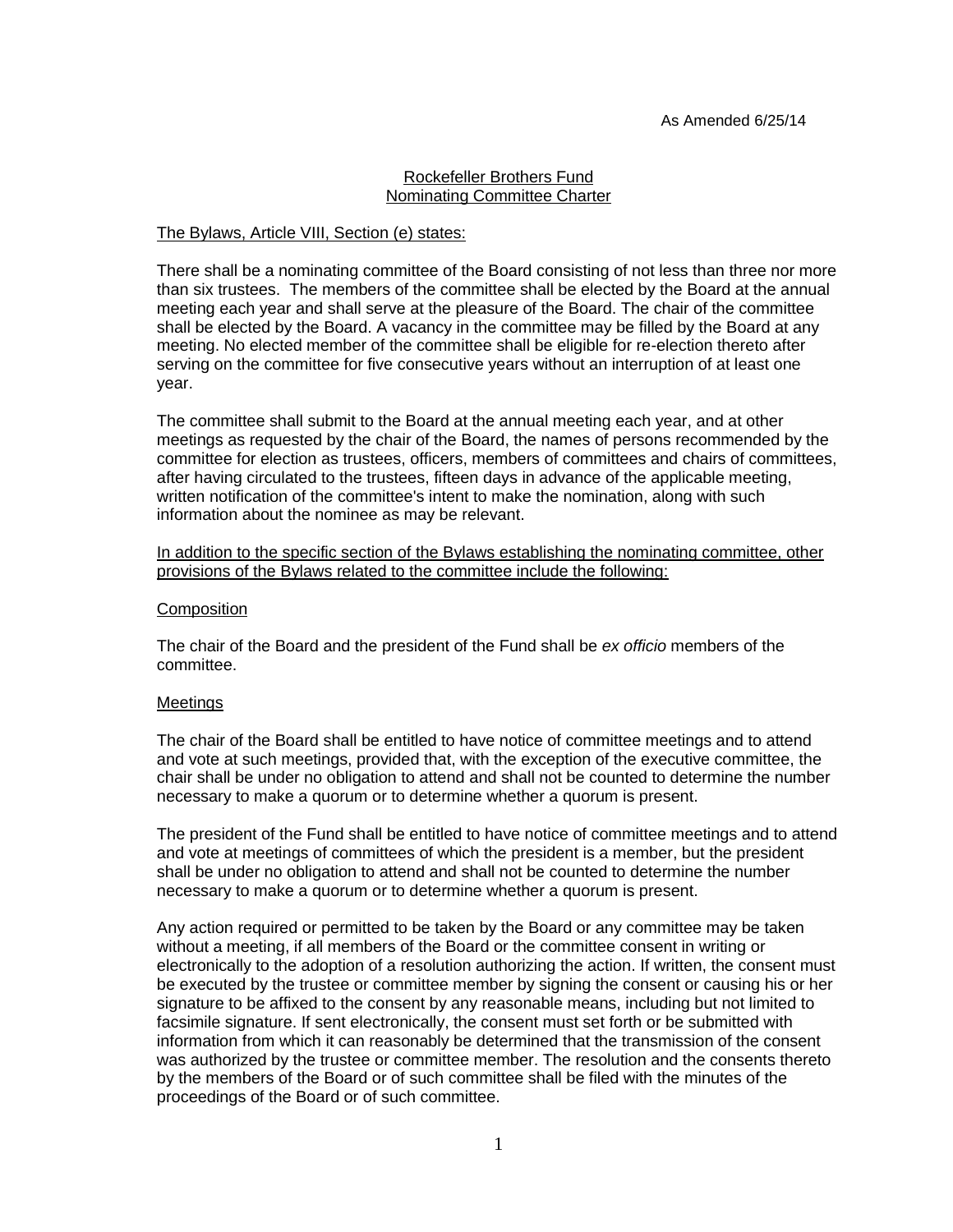Any one or more members of the Board or of a committee may participate in a meeting of the Board or the committee by means of a conference telephone, videoconference, or similar communications equipment as long as all persons participating in the meeting can hear each other at the same time. Participation by such means shall constitute presence in person at the meeting.

Unless otherwise specified in the Bylaws, a majority of the members of each committee shall constitute a quorum for the transaction of business and an act of the majority of members present at the meeting shall be an act of the committee.

In addition to the requirements of the Bylaws, this charter sets forth the following additional provisions that guide the committee:

### Purpose

The nominating committee is charged by the Board of the Fund with responsibility of advising the Board on the composition and effectiveness of the Board and its standing committees.

#### **Organization**

#### **Meetings**

a. The committee shall meet as circumstances require, but at least once each year.

#### **Responsibilities**

- a. Regarding all committee matters, respect the confidential nature of the committee's deliberations.
- b. Review the size and composition of the Board; consider the profile of the Board as a whole in terms of diversity, age, skills, and experience; and identify current and future needs that should be met through election of trustees.
- c. Review the suitability of continued Board service by each trustee at the expiration of that trustee's terms.
- d. Establish criteria for the recruitment of Board candidates and evaluate new candidates for nomination to the Board as trustees, considering questions of independence and possible conflicts of interest of candidates, and whether a candidate has special interests or a specific agenda that would impair his or her ability to serve the Fund effectively.
- e. Conduct all necessary and appropriate inquiries into the backgrounds and qualifications of possible trustee candidates.
- f. Consult broadly with members of the board when considering candidates for nomination as chair of the board.
- g. Meet and formally agree to nominate at a board meeting the persons recommended by the committee for election as trustees, officers, members of committees and chairs of committees, after having circulated to the trustees, at least fifteen days in advance of the applicable meeting as required by the bylaws, written notification of the committee's intent to make the nomination, along with such information about the nominee as may be relevant. (Recent practice has been to inform the board at least one meeting in advance that an individual is under serious consideration for nomination as a trustee.)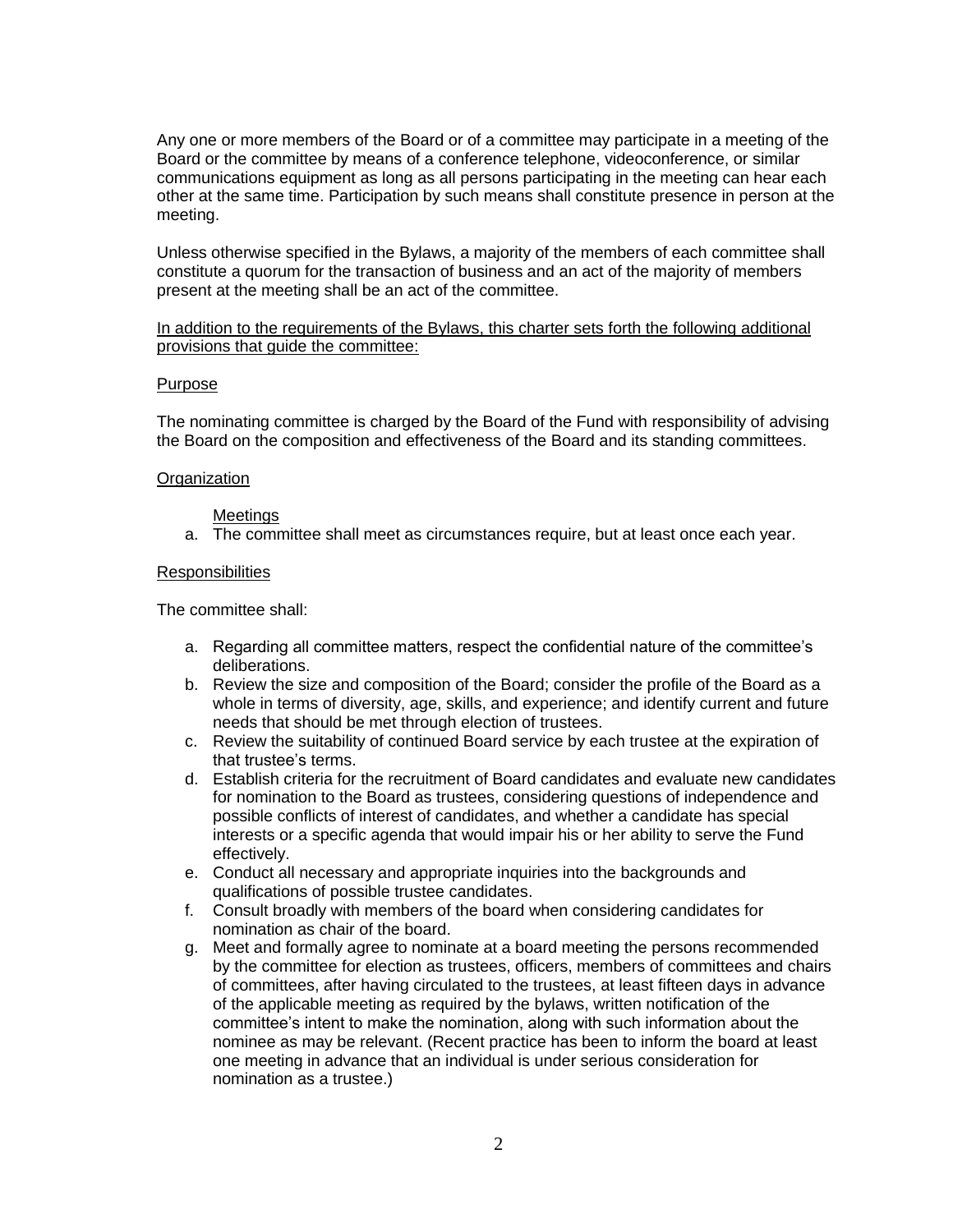- h. As circumstances dictate, make any recommendations regarding periodic rotation of trustees among the committees and any term limitations of service on any committee of the Board.
- i. Regularly review and assess the adequacy of this charter.
- j. Maintain minutes of committee meetings and make periodic reports to the Board, with the understanding that some deliberations of the committee must be treated as confidential.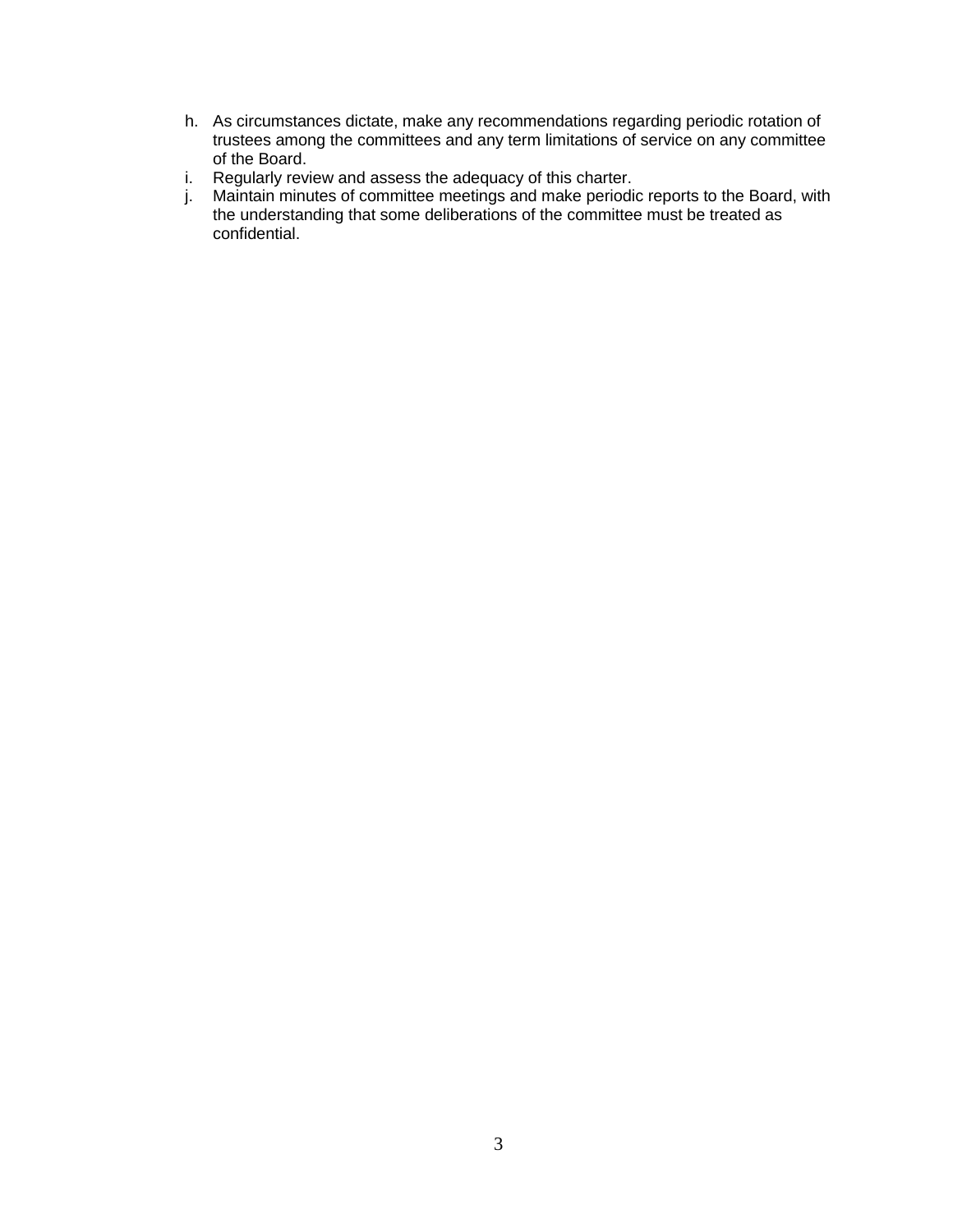### Rockefeller Brothers Fund Pocantico Committee Charter

## Bylaws, Article VIII, Section (f) states:

There shall be a Pocantico committee consisting of not less than three nor more than eight members, a majority of whom shall be trustees, and a majority of whom shall not be "disqualified persons"<sup>1</sup> with respect to the Fund as defined by section 4946(a) of the Internal Revenue Code of 1986, as amended, other than by reason of being a trustee of the Fund. The members of the committee shall be elected by the Board at the annual meeting each year and shall serve at the pleasure of the Board. The chair of the committee shall be a trustee elected by the Board. A vacancy in the committee may be filled by the Board at any meeting.

The committee shall be responsible for making recommendations to the Board regarding policy governing management of the corporation's responsibilities for all the National Trust properties in the Pocantico area that have been leased to the Fund and that may in the future be leased to the Fund, including but not limited to the Pocantico Center of the corporation.

In addition to the specific section of the Bylaws establishing the Pocantico committee, other provisions of the Bylaws related to the committee include the following:

### **Composition**

The chair of the Board and the president of the Fund shall be *ex officio* members of the committee.

### Meetings

 $\overline{a}$ 

The chair of the Board shall be entitled to have notice of committee meetings and to attend and vote at such meetings, provided that, with the exception of the executive committee, the chair shall be under no obligation to attend and shall not be counted to determine the number necessary to make a quorum or to determine whether a quorum is present.

The president of the Fund shall be entitled to have notice of committee meetings and to attend and vote at meetings of committees of which the president is a member, but the president shall be under no obligation to attend and shall not be counted to determine the number necessary to make a quorum or to determine whether a quorum is present.

Any action required or permitted to be taken by the Board or any committee may be taken without a meeting, if all members of the Board or the committee consent in writing or electronically to the adoption of a resolution authorizing the action. If written, the consent must be executed by the trustee or committee member by signing the consent or causing his

 $1$  A "disqualified person" with respect to the Fund includes all substantial contributors to the Fund, all officers, directors, or trustees of the Fund, the spouse and all ancestors and descendants of any of the above individuals, and certain family-related entities as well as public officials, as defined by section 4946(a) of the Internal Revenue Code of 1986, as amended.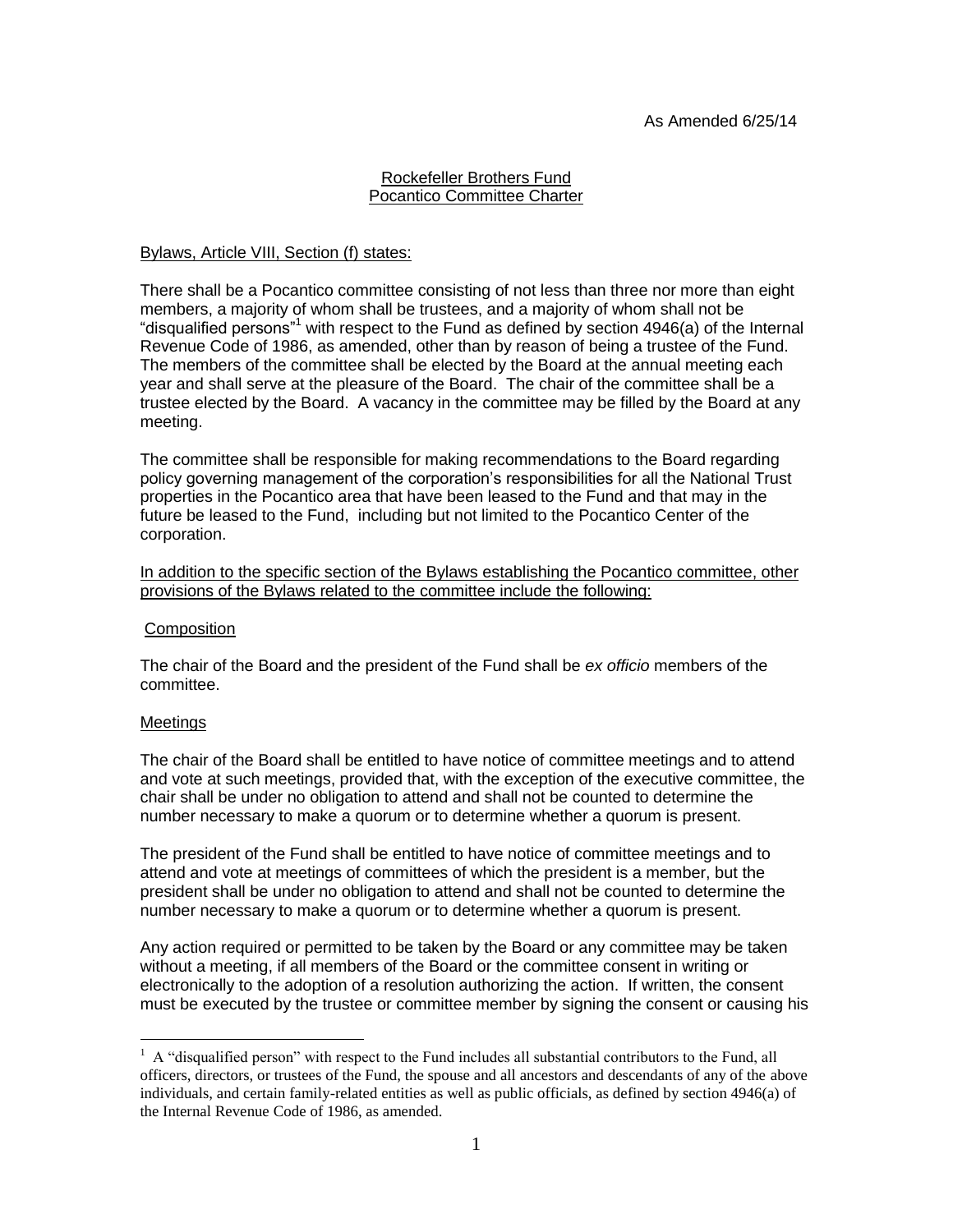or her signature to be affixed to the consent by any reasonable means, including but not limited to facsimile signature. If sent electronically, the consent must set forth or be submitted with information from which it can reasonably be determined that the transmission of the consent was authorized by the trustee or committee member.The resolution and the consents thereto by the members of the Board or of such committee shall be filed with the minutes of the proceedings of the Board or of such committee.

Any one or more members of the Board or of a committee may participate in a meeting of the Board or the committee by means of a conference telephone, videoconference, or similar communications equipment as long as all persons participating in the meeting to hear each other at the same time. Participation by such means shall constitute presence in person at the meeting.

Unless otherwise specified in the Bylaws, a majority of the members of each committee shall constitute a quorum for the transaction of business and an act of the majority of members present at the meeting shall be an act of the committee.

Members of committees who are not trustees or who are former trustees who have served for nine consecutive full one-year terms as committee members shall not be eligible for reelection without an interruption of at least one year, except that any former trustee who was a committee chair at the conclusion of the former trustee's term as trustee shall be eligible for re-election to the committee for two additional one-year terms beyond this limit.

In addition to the requirements of the Bylaws, this charter sets forth the following additional provisions that guide the committee:

# Purpose

The Pocantico committee is charged by the Board of the Fund with responsibility for oversight of the management of all the National Trust properties in the Pocantico area that have been leased to the Fund and that may in the future be leased to the Fund, including the Pocantico Center. The committee will recommend appropriate policies and programs for approval by the Board, keep the Board informed regarding important developments, and ensure long range planning.

# **Organization**

# Meetings

a. The committee shall meet as circumstances require, but at least once each year.

# **Responsibilities**

- a. Working with the president of the Fund and the executive director, Pocantico Center Programs, recommend major policies and programs to the Board for Pocantico, including stewardship, conference, visitation, and museum and other philanthropic and public programs.
- b. Respect the mission, vision, and principles for the Pocantico Center as adopted by the Board on June 18, 2008.
- c. Monitor, review, and report to the Board on the performance and implementation of programs and policies related to the Pocantico Center.